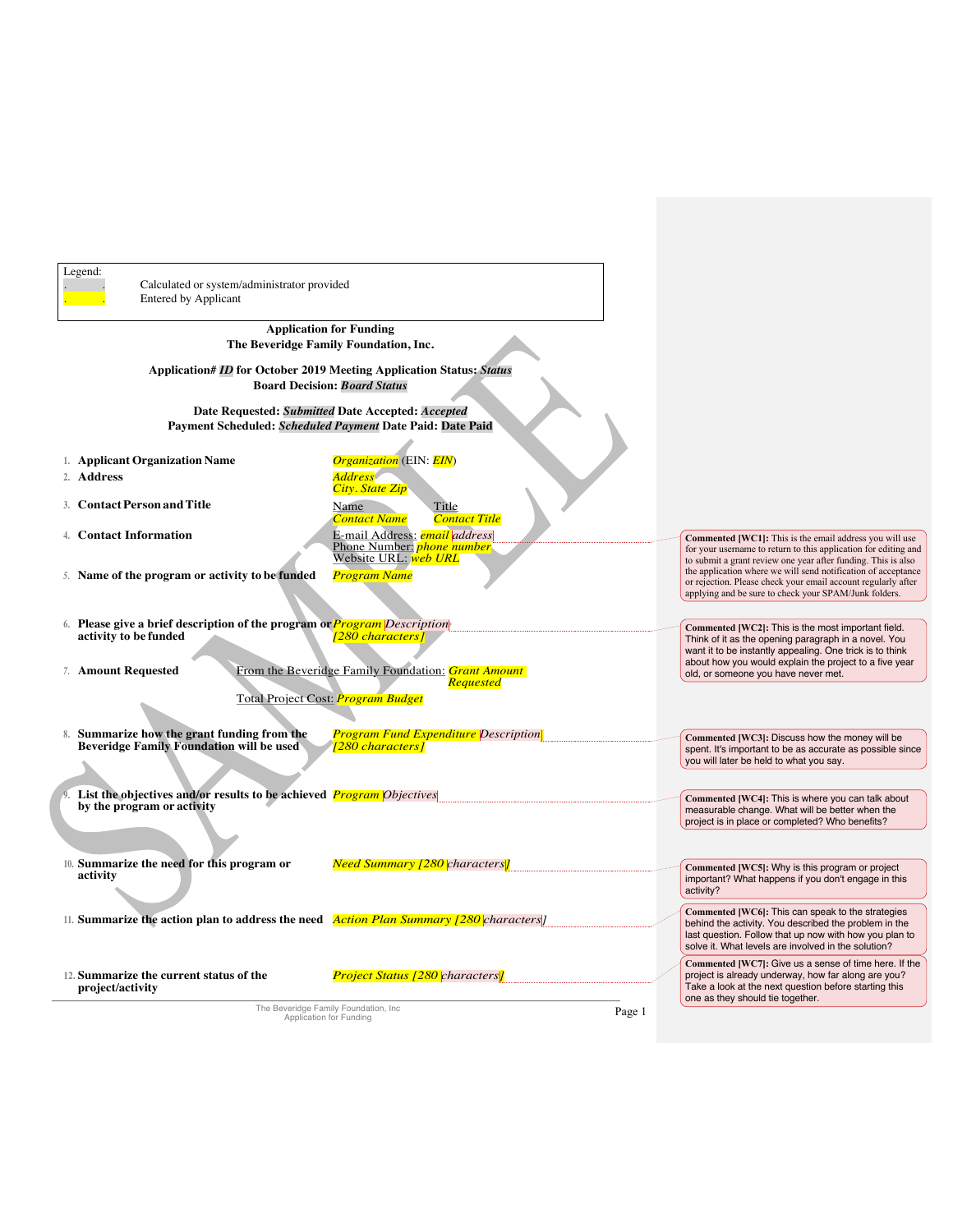| 13. List the major steps and timetable for<br>the project / activity                                                                               | Major<br>steps<br><b>List Steps</b>                                   | <b>Start date</b><br>(month / year)<br><b>Step Starts</b> | Stop date<br>(month / year)<br><b>Step</b> Finish | Commented [WC8]: Continue from the previous                                                                                                                                                                                                                                                                                                                                                                                                                                                                                                                                                                                                                                                                                       |
|----------------------------------------------------------------------------------------------------------------------------------------------------|-----------------------------------------------------------------------|-----------------------------------------------------------|---------------------------------------------------|-----------------------------------------------------------------------------------------------------------------------------------------------------------------------------------------------------------------------------------------------------------------------------------------------------------------------------------------------------------------------------------------------------------------------------------------------------------------------------------------------------------------------------------------------------------------------------------------------------------------------------------------------------------------------------------------------------------------------------------|
|                                                                                                                                                    |                                                                       |                                                           |                                                   | question. Break it down into four or five different stages<br>and do your best at estimating the start and end dates<br>for each.                                                                                                                                                                                                                                                                                                                                                                                                                                                                                                                                                                                                 |
| 14. List other major funding sources<br>sought for this project, and results                                                                       | <b>Major funding sources</b>                                          | <b>Results to date</b>                                    | (funded, pending, denied)                         |                                                                                                                                                                                                                                                                                                                                                                                                                                                                                                                                                                                                                                                                                                                                   |
| to date                                                                                                                                            | <b>Funding Source</b>                                                 |                                                           | <b>Status of funding</b> source                   | Commented [WC9]: Since we fund no more than 20%<br>of a project budget, we want to see that you have plans<br>to raise what you need for the entire project budget. It's<br>a good idea to try to find more money than is needed<br>as not every potential source will come through.                                                                                                                                                                                                                                                                                                                                                                                                                                              |
| 15. List other agencies with similar<br>project/programs in your region                                                                            | <b>Agencies</b><br><b>List similar projects</b> Location<br>in region | <b>City where located</b>                                 | <b>Comments</b><br>Comments                       | Commented [WC10]: Help us with some context. Who<br>else is working in this same concept, where are they<br>working with the concept, and how are they the same<br>or different from your proposed activity? Note that if<br>you say there are no similar projects in the area, we<br>are often able to name some from our experiences in<br>prior applications. Update your research before<br>answering this one.                                                                                                                                                                                                                                                                                                               |
| 16. How is this program/activity essential to your <i>Importance to organization [280 characters]</i><br>organization(s)?                          |                                                                       |                                                           |                                                   | Commented [WC11]: Put another way, we might ask<br>why you are trying to move this project and not<br>another? Is this really the most important work for you<br>to be doing now? Why? What will change in your ability<br>to serve, prosper, grow, survive, etc., because of this<br>project? Look at question 18 before completing this<br>one.                                                                                                                                                                                                                                                                                                                                                                                 |
| 17. What is the impact on youth and/or people in <i>Impact on youth or people in distress</i> . [280]<br>distressed circumstances?                 | characters]                                                           |                                                           |                                                   | Commented [WC12]: This may not be relevant to your<br>project so don't try to make it sound like something it's<br>not. For example, a new statue in front of a museum<br>really won't have much to say on this one. For others<br>though, this is a good place to talk more about the<br>need and how this project positively impacts children,<br>or people in need.                                                                                                                                                                                                                                                                                                                                                            |
| 18. How does this activity build capacity of<br>organizations meeting that need?                                                                   |                                                                       | <b>Capacity building discussion.</b> [280 characters]     |                                                   | Commented [WC13]: Think of this when answering<br>question 16. In the case of a straight capacity building<br>program, you may be tempted to repeat the same<br>answer here. Don't. Instead use this space to describe<br>specifically how this project helps you, and others, in<br>expanding your ability to address a need. This is key<br>when you consider that we do not fund general<br>operating support. If you are struggling with this<br>answer, you may not be choosing the right project. If<br>you are seeking funding to continue work you are<br>already doing, it's likely not a good fit. Instead, consider<br>a project that is truly a new area, or a significant<br>change that will lead to likely growth. |
| 19. How does this activity or the Beveridge<br><b>Family Foundation funding promote collaboration</b><br>among organizations addressing that need? | The Beveridge Family Foundation, Inc.                                 | <b>Collaboration description [280</b> characters]         |                                                   | Commented [WC14]: Don't go it alone. Who are you<br>working with to tackle this problem? It may be that your<br>issue is one that is very specific and has no real<br>collaborators, so think of how your issue fits into a<br>wider context and describe who is working with those<br>tangential or neighboring issues, and then describe<br>how you coordinate with those other organizations.<br>Think about your answer to question 15 too. Should<br>you be working with any others?                                                                                                                                                                                                                                         |
|                                                                                                                                                    | Application for Funding                                               |                                                           | Page 2                                            |                                                                                                                                                                                                                                                                                                                                                                                                                                                                                                                                                                                                                                                                                                                                   |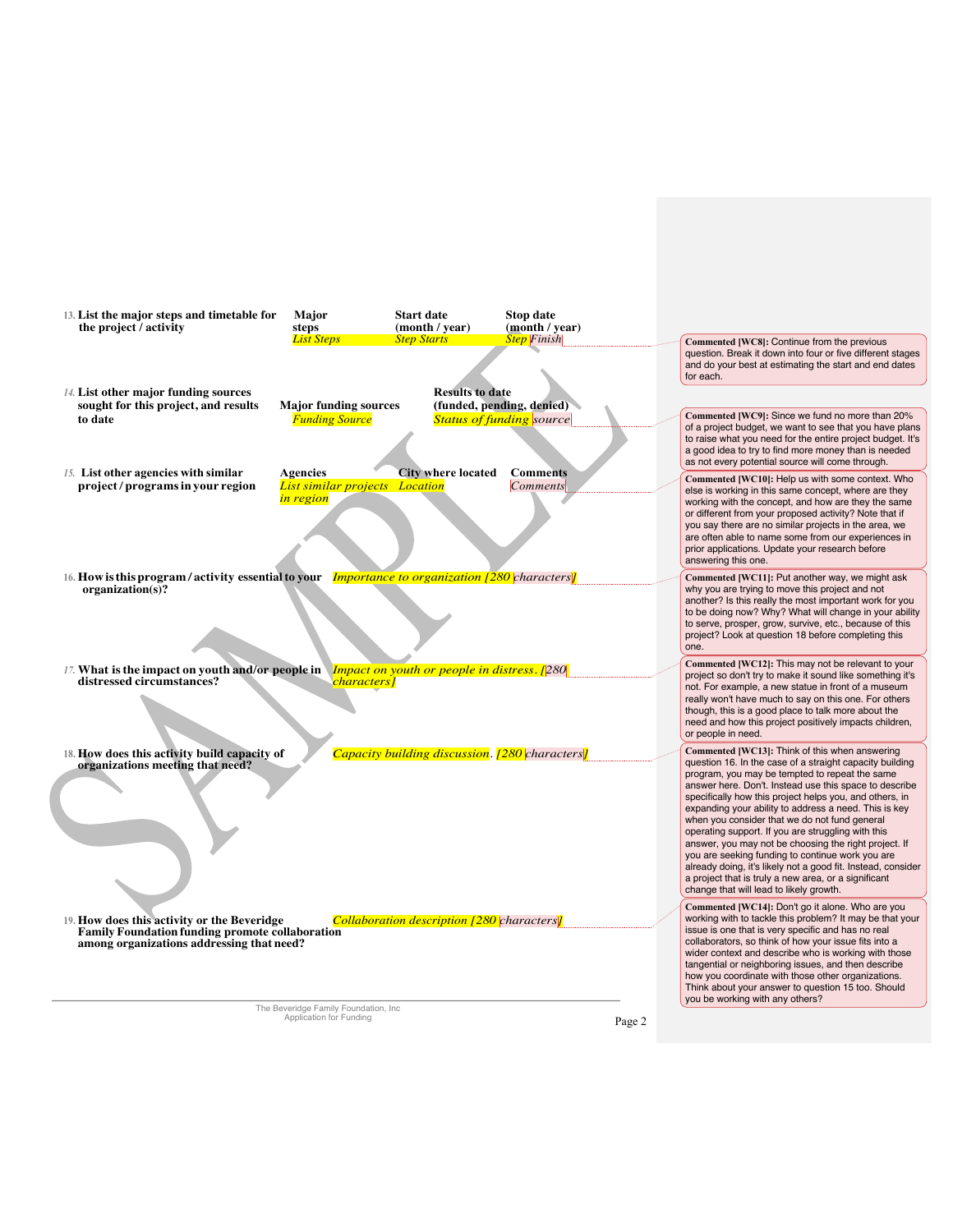**20. How will this activity be sustainable after the** *Sustainability Description [280 characters]* **Beveridge Family Foundation grant ends?**

**21. How will the Beveridge Family Foundation** *Leverage Description [280 characters]* **funding leverage more and/or future funding?**

**22. How is your organization especially valuable** *Organization Value [280 characters]* **to the community it serves?**

**Commented [WC15]:** We do not provide multi-year grants. How are you going to fund this program when our grant runs out? If you are simply planning to continue to fundraise for the program into the foreseeable future, say so, but also briefly describe your track record for fundraising and why you think it will continue or grow.

**Commented [WC16]:** Are there any matching opportunities that this grant will help you meet? Do you think it will be helpful to show progress on a campaign? Do you sense there are other donors waiting to see if this project is going to gain traction who would be more willing to donate after you receive this grant? Is there program revenue available that leaves a gap that you must fill along a certain percentage, allowing you to earn more program revenue for every dollar raised in donations?

**Commented [WC17]:** Why should we fund you instead of the other amazing nonprofits in Pioneer Valley?. If your organization did not exist, what would be the impact on the community? Be realistic here. Other organizations may be able to lean into your area, but are they already stretched to capacity? Why are you the best at what you do?

The Beveridge Family Foundation, Inc<br>Application for Funding Page 3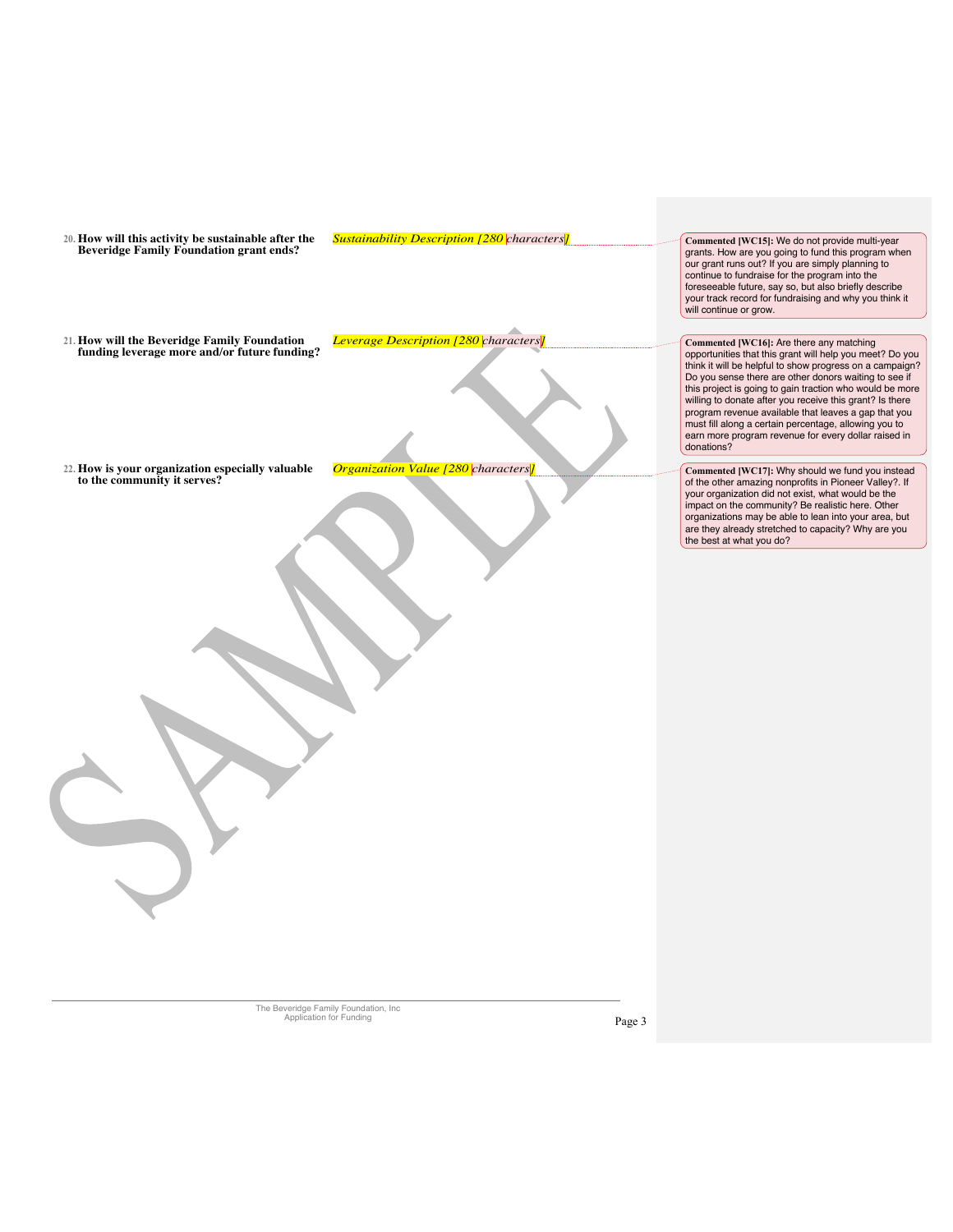| <b>Fiscal Year</b>                                                 | <b>Fiscal year for latest submitted 990 (Tax Year)</b>                                                        | <b>Commented [WC18]:</b> This is the year at the top of your<br>most recently filed 990. If you did not file a 990 because you<br>are too new or fall below the revenue thresholds, then enter<br>the last year for which you have full financial records. All<br>other numbers after this should be from that same year.                                                                                                               |
|--------------------------------------------------------------------|---------------------------------------------------------------------------------------------------------------|-----------------------------------------------------------------------------------------------------------------------------------------------------------------------------------------------------------------------------------------------------------------------------------------------------------------------------------------------------------------------------------------------------------------------------------------|
| <b>Proposal Amount</b>                                             | <b>Grant Request</b> Amount                                                                                   | Commented [WC19]: This will be one of the first fields you<br>enter. Please remember our policies limiting funding to the<br>lesser of \$50,000, 25% of Contributions or 20% of Project<br>Budget                                                                                                                                                                                                                                       |
| <b>Project Budget</b>                                              | <b>Program</b> Budget                                                                                         | Commented [WC20]: This is the total budget for the<br>program, project or activity. It should not be your entire<br>organizational budget unless you are s new organization<br>seeking startup funding. You may include administrative and<br>other overhead costs, but if you do, be prepared to show your<br>work in the project budget document detailing the method of<br>determining the share of costs attributed to the project. |
| <b>Government Contributions</b><br>(Grants)                        | <b>Government Contributions or grants as on 990</b><br>(Part 8 Line 1e)                                       | Commented [WC21]: What is the amount of government<br>funding received in the fiscal year entered above? This<br>should match the numbers on your 990 exactly.                                                                                                                                                                                                                                                                          |
| <b>Total Contributions</b>                                         | <b>Total Contributions from 990 (Part 1_8)</b>                                                                | Commented [WC22]: Again this, and all subsequent<br>amounts in this section must match your 990 for the tax                                                                                                                                                                                                                                                                                                                             |
| <b>Government Fees and Contracts</b>                               | Program Service Revenue including <i>Program Service Revenue from 990 (Part 1 Line 9)</i>                     | fiscal year entered above.                                                                                                                                                                                                                                                                                                                                                                                                              |
| <b>Proposal Amount / Contributions</b><br>(Should be $< 25 \%$ )   | Calculated                                                                                                    |                                                                                                                                                                                                                                                                                                                                                                                                                                         |
| <b>Proposal Amount / Project Budget</b><br>(Should be $< 20 \%$ )  | Calculated                                                                                                    |                                                                                                                                                                                                                                                                                                                                                                                                                                         |
| 25% of Contributions                                               | Calculated                                                                                                    |                                                                                                                                                                                                                                                                                                                                                                                                                                         |
| 20% of Project Budget                                              | Calculated                                                                                                    |                                                                                                                                                                                                                                                                                                                                                                                                                                         |
| <b>Maximum Grant to be considered</b><br>by the Board of Directors | Calculated*<br>* Lesser of \$50,000; 25% of Contributions; 20% of Project Budget or<br><b>Proposal Amount</b> |                                                                                                                                                                                                                                                                                                                                                                                                                                         |
| <b>Total Revenue</b>                                               | <b>Revenue from 990 (Part 1 Line 12)</b>                                                                      |                                                                                                                                                                                                                                                                                                                                                                                                                                         |
| <b>Total Expenses</b>                                              | <b>Expenses from 990 (Part 1 Line 18)</b>                                                                     |                                                                                                                                                                                                                                                                                                                                                                                                                                         |
| <b>Excess or (Deficit) for the Year</b>                            | Calculated                                                                                                    |                                                                                                                                                                                                                                                                                                                                                                                                                                         |
| <b>Total Assets</b>                                                | <b>Assets from 990 (Part 1 Line 20)</b>                                                                       |                                                                                                                                                                                                                                                                                                                                                                                                                                         |
| <b>Total Liabilities</b>                                           | <b>Liabilities from 990 (Part 1 Line 21)</b>                                                                  |                                                                                                                                                                                                                                                                                                                                                                                                                                         |
| <b>Total Net Assets or Fund Balances</b>                           | <b>Net Assets or Fund Balances (Part 1 Line 22)</b>                                                           |                                                                                                                                                                                                                                                                                                                                                                                                                                         |
| <b>Total Liabilities and</b><br><b>Net Assets/Fund Balances</b>    | Calculated (Part 10 Line 34)                                                                                  |                                                                                                                                                                                                                                                                                                                                                                                                                                         |
|                                                                    |                                                                                                               |                                                                                                                                                                                                                                                                                                                                                                                                                                         |

The Beveridge Family Foundation, Inc<br>Application for Funding Application for Funding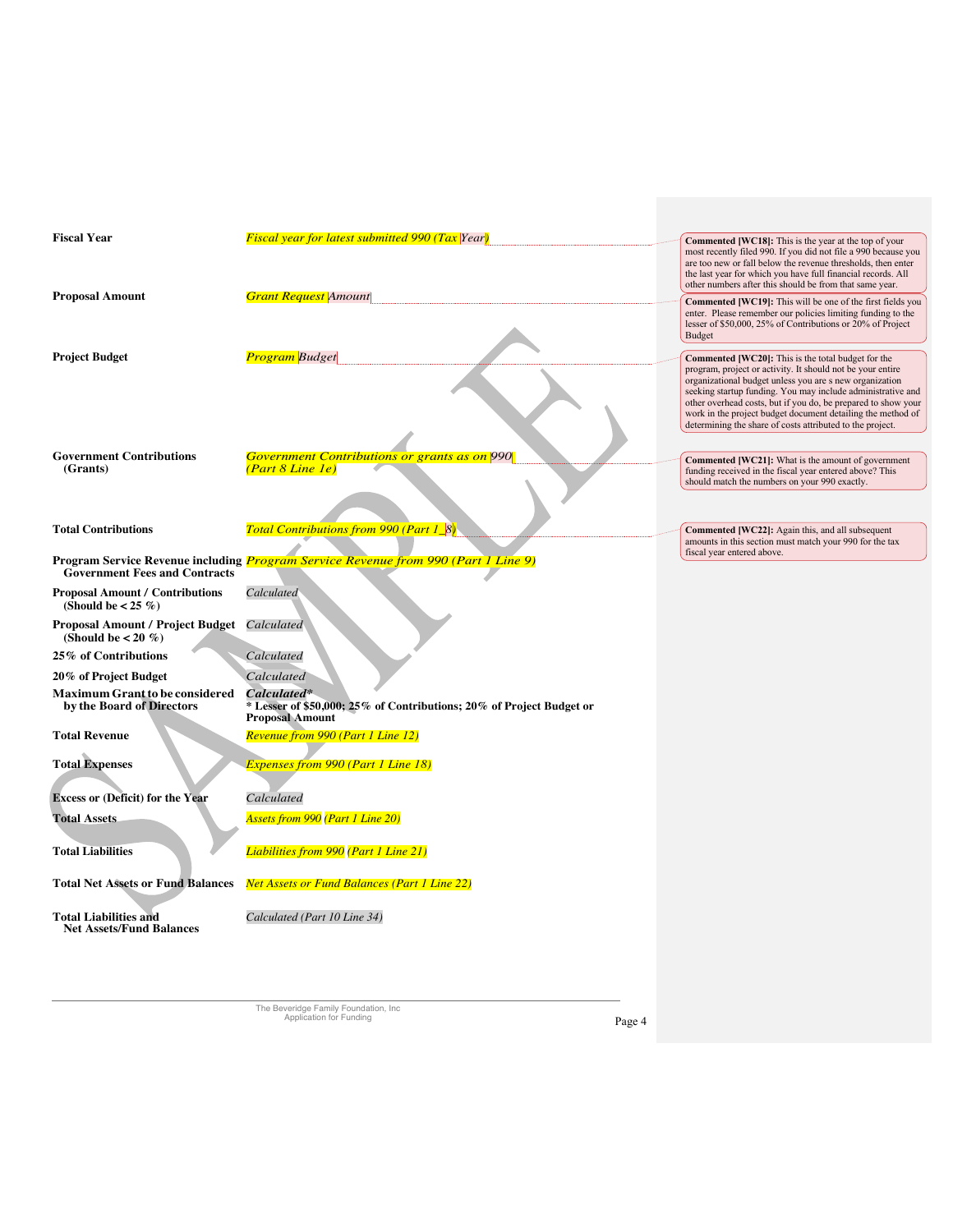# **Documents:**

o **IRS Form 501(c)(3)/509(a)**

A copy of the most recent letter of exemption from federal income taxes under Section 501(c)(3) and applicant classification under Section  $509(a)$  of the Internal Revenue Service Code

#### o **IRS Form 990**

A copy of the Internal Revenue Service Form 990 for the most recent fiscal year, if applicant is required to file. If your organization filed Internal Revenue Service Form 2758, Application for Extension of Time to File the Internal Revenue Service Form 990 for the most recent fiscal year, please provide a copy of Form 2758 and submit the previously filed Internal Revenue Service Forms 990

# o **Construction Bids**

Three (3) bids, if construction project

o **Directors and Affiliations**

The names and affiliations of the members of the Board of Directors of Trustees responsible for the management of the requesting organization

### o **DON or CON**

If a hospital or other health-related facility, a copy of the Determination of Need (DON) or Certificate of Need (CON)

# o **Financial Statements**

Latest balance sheet and detailed income statement as audited by the organization's certified public accountant (if such audits are made)

#### **Grant Administrator**

The name and qualifications of the individual proposed to administer the grant

### o **Project Budget**

Detailed budget of the project showing how the requested funds would be spent

#### o **Source of Funding**

List of other sources of funding for this project

The Beveridge Family Foundation, Inc<br>Application for Funding Page 5

**Commented [WC23]:** If your application is accepted for consideration after the submission deadline of Feb or Aug 1, you will be notified by email and requested to upload supporting documents. BE SURE TO CHECK YOUR<br>SPAM FOLDERS in the days following the application<br>deadline. If you haven't heard from us by Feb/August 10<sup>th</sup>, please call after checking your inbox and spam folders for the email account used in the application.

If you accidentally upload an incorrect document, please email us as we can delete it for you. You may upload multiple documents in each section.

**Commented [WC24]:** This is a required document. Please do NOT send your Massachusetts forms such as ST-2. Only your IRS 501(3)3 determination letter will suffice. If you can not find it, you will need to request it from the IRS which may delay your application until the next funding cycle,

**Commented [WC25]:** You may upload multiple 990s if for example, you filed a more recent 990 since completing the numbers in the initial application. This is required.

**Commented [WC26]:** This is only relevant if the proposal is for a construction project. You may skip it otherwise.

**Commented [WC27]:** Please list all current board members. It is a required document.

**Commented [WC28]:** This is only relevant for healthrelated facilities. Others may skip it.

**Commented [WC29]:** It's best to send the entirety of your latest audit in PDF form. If you do not complete a third party audit, please provide your latest board-approved "balance sheet "and "statement of income and expense." Required.

**Commented [WC30]:** Tell us a little about the person in charge of this project. Required.

**Commented [WC31]:** Take some time to get this one right. It's required and is one of the one that our reviewers spend the most time on. If it doesn't match the application, explain why. Check your math to ensure totals and subtotals are correct. Required.

**Commented [WC32]:** This should be a more exhaustive list of funders than presented in question 14. Make sure they line up. Explain the status of each funding source. We are looking for major funders. Be sure to include a line that totals the donations by individuals. You need not list individual donors in detail. Required.